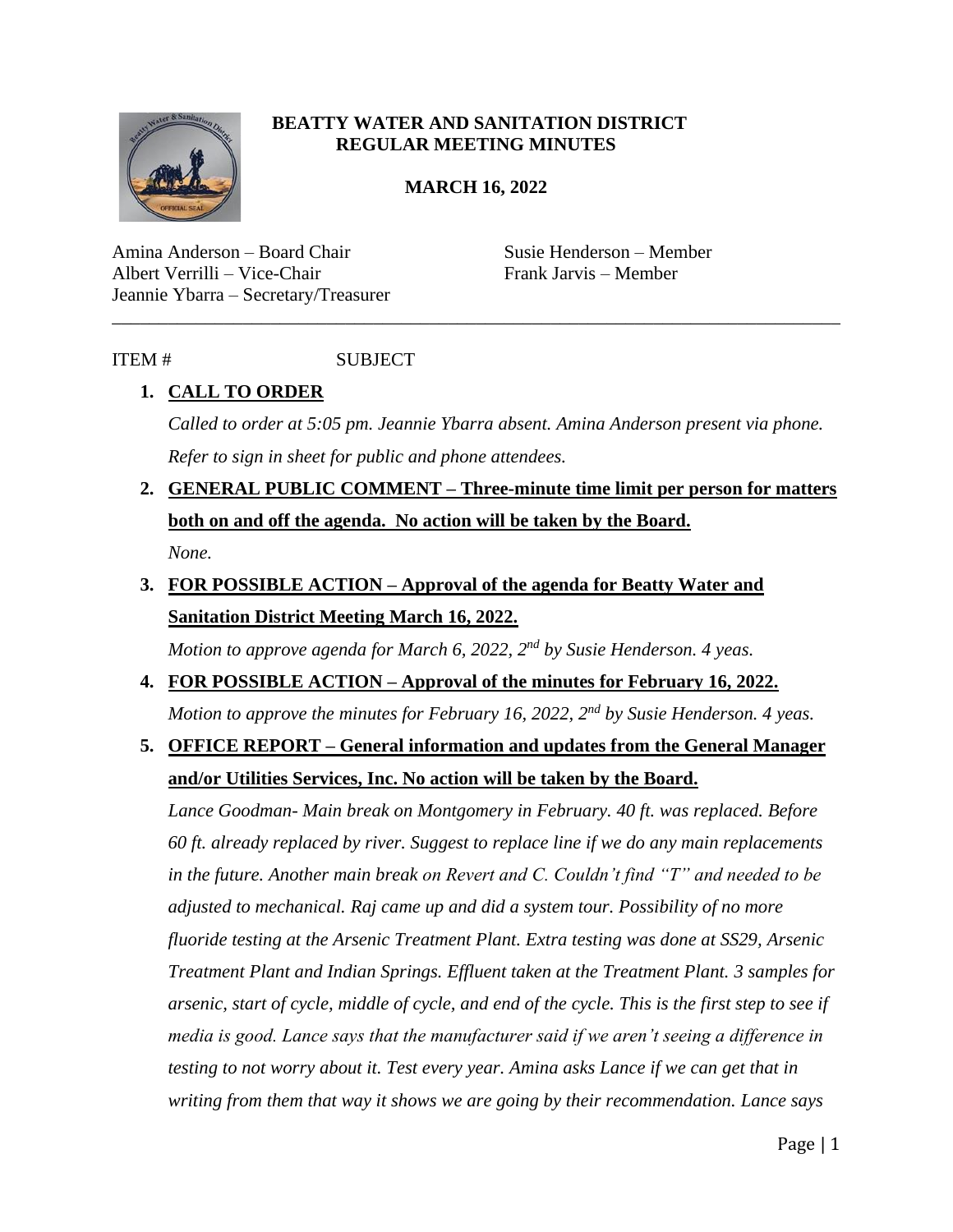*he will see what he can do. Albert's concern is there is probably going to be a lot more volume going through that in the next couple years and the longevity is dependent on the volume that goes through it. He asks if there is money set aside for that? Is it in the budget? Lance said he hasn't seen a budget item for that. He said he will look into it; he doesn't know the price tag for that either. Albert asks what the volume would have to be*  to replace the media? Lance said he would get a volume on that. Lance said he knows a *guy from being with Nevada Rural Water and he is on year 15 already and tests once a year. Lance says the couple other things is Raj recommends getting new maps and removing a spool piece since it does have a bypass and it's not supposed to.* 

# **6. FOR POSSIBLE ACTION – Discussion, Deliberation and Decision on approving the costs for getting new and updated maps of the system done by Day Engineering and all matters pertaining thereto.**

*Lance said that's something from Raj that he wants us to do. The maps have some areas that are not accurate. Teresa says that it was originally put on the agenda since it was going to be well over \$10,000, but if we find the autoCAD file it will cut the costs drastically. Mentions that Marty recommended reaching out to Farr West and having them release the files and they could possibly have the files archived if we do not find the autoCAD cd. Lance said he will give them a call. Erika makes a comment and says that the town has a good mapping department and that's how they get the large maps done and are very easy to work with. Frank Jarvis makes a motion to approve costs for getting new and updated maps from Day Engineering and if it goes over limit, bring it back to the Board again, 2nd by Amina Anderson. 4 yeas.* 

# **7. BOARD MEMBER REPORTS/COMMENTS – General information and updates from board members. Announcements or topics / issues proposed for future workshops and agendas. No action will be taken by the Board.**  *None.*

## **8. FOR POSSIBLE ACTION – Schedule next Board of Trustees meeting date and time.**

*Scheduled April 13, 2022 @ 5:00 pm.* 

## **9. GENERAL PUBLIC COMMENT – Three-minute time limit per person for matters both on and off the agenda. No action will be taken by the Board.**